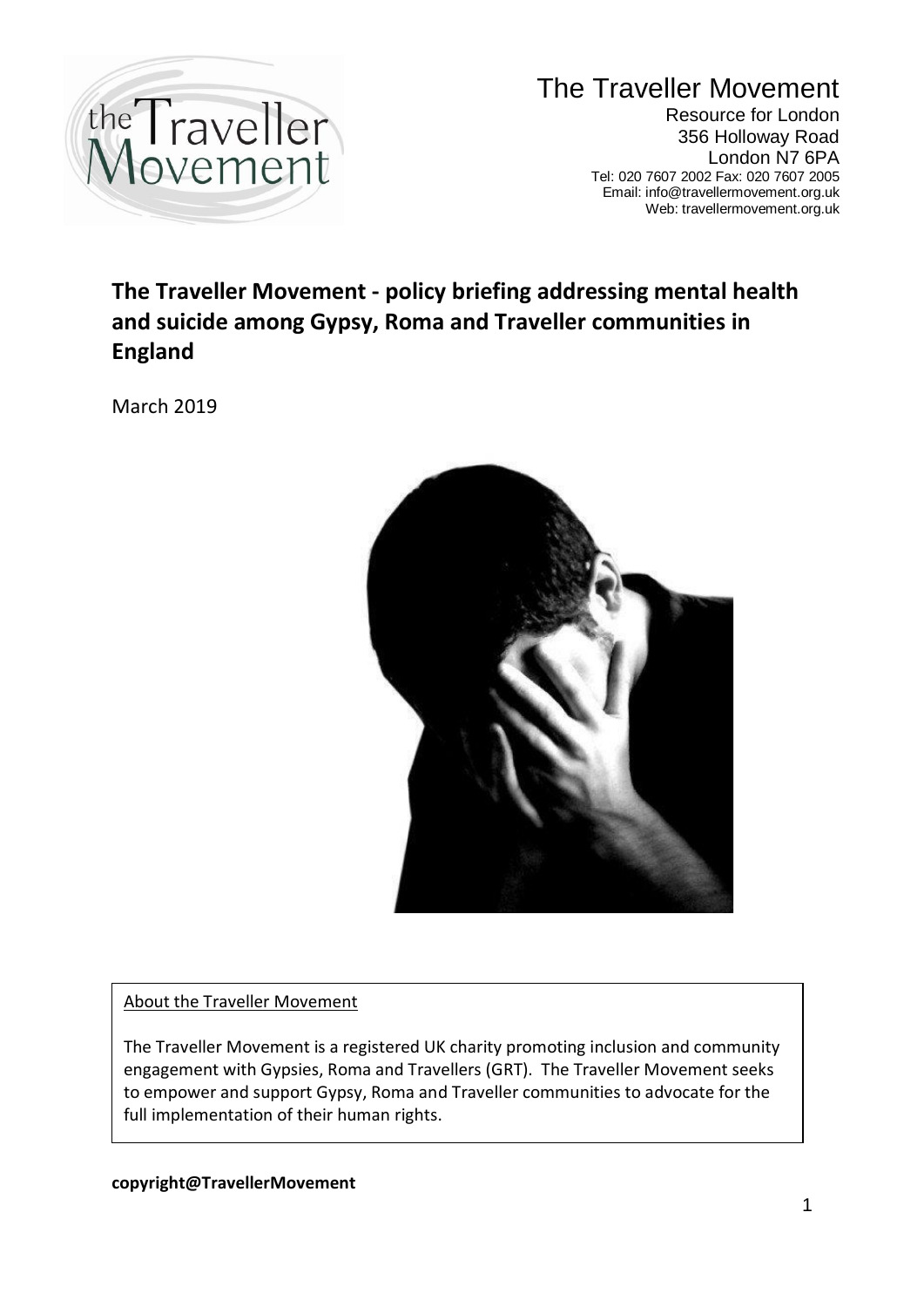#### **Introduction**

*'…We are all liars at this table, and I will tell you why. An awful lot of the men are hanging themselves, taking overdoses, buying the rope, the whole lot'* Irish Traveller man<sup>1</sup>

# **Background / statistics**

Office for National Statistics (ONS) data reveal that there were 18,998 suicides in men and women aged between 20 and 64 years between 2011 and 2015, and that suicide is the leading cause of death in England in adults below the age of  $50<sup>2</sup>$ . Mortality data published by the ONS are collected from the information provided at death registration but as this information does not include the ethnicity of the deceased, there are no official data on deaths by suicide among Gypsies, Roma and Traveller (GRT) individuals in England and Wales. As noted by the Department of Health the failure to collect ethnic data through the death registration and inquest processes *'is a major obstacle to getting reliable and accurate data on suicides and to improving the evidence base and monitoring trends' <sup>3</sup>* In the UK men commit suicide more frequently than women; for example, suicide rates for males in 2017 was 15.5 deaths (4382 deaths) per 100,000 population; suicide rates for females in 2017 was 4.9 deaths (1439 deaths) per 100,000 population. There is a correlation between low skilled occupations and rates of suicide among men; for example, males working in the lowest-skilled occupations had a 44% higher risk of suicide than the male national average.

## **Studies on suicide among GRT communities**

## *Ireland***:**

There is in-depth longitudinal research to draw on in relation to suicide among Irish Travellers and Gypsies in Ireland which can throw light on Gypsy and Traveller communities in England.

Based on the 2012 All Ireland Traveller Health Study (AITHS), Pavee Point report that Travellers experience a 6.6 times higher suicide rate when compared with non-Travellers, accounting for approximately 11% of all Traveller deaths. The most common method was by hanging.

<sup>1</sup> <sup>1</sup> Comment from a workshop participant recorded in Our Geels – All Ireland Health Study of Travellers' Health Status and Health Needs (AITHS) - all Travellers living on the island of Ireland, North and South; jointly funded by the Department of Health and Children and the Department of Health, Social Services and Public Safety (NI); undertaken by the School of Public Health, Physiotherapy and Population Science, University College Dublin, the study ran for a three-year period from 2007 to 2010. https://www.ucd.ie/t4cms/AITHS\_SUMMARY.pdf page 133 2

[https://www.ons.gov.uk/peoplepopulationandcommunity/birthsdeathsandmarriages/deaths/articles/suicidebyoccupation/england](https://www.ons.gov.uk/peoplepopulationandcommunity/birthsdeathsandmarriages/deaths/articles/suicidebyoccupation/england2011to2015) 2011to2015

<sup>&</sup>lt;sup>3</sup> Preventing suicide in England A cross-government outcomes strategy to save lives Department of Heath [https://assets.publishing.service.gov.uk/government/uploads/system/uploads/attachment\\_data/file/430720/Preve](https://assets.publishing.service.gov.uk/government/uploads/system/uploads/attachment_data/file/430720/Preventing-Suicide-.pdf,%20p33) [nting-Suicide-.pdf, p33](https://assets.publishing.service.gov.uk/government/uploads/system/uploads/attachment_data/file/430720/Preventing-Suicide-.pdf,%20p33)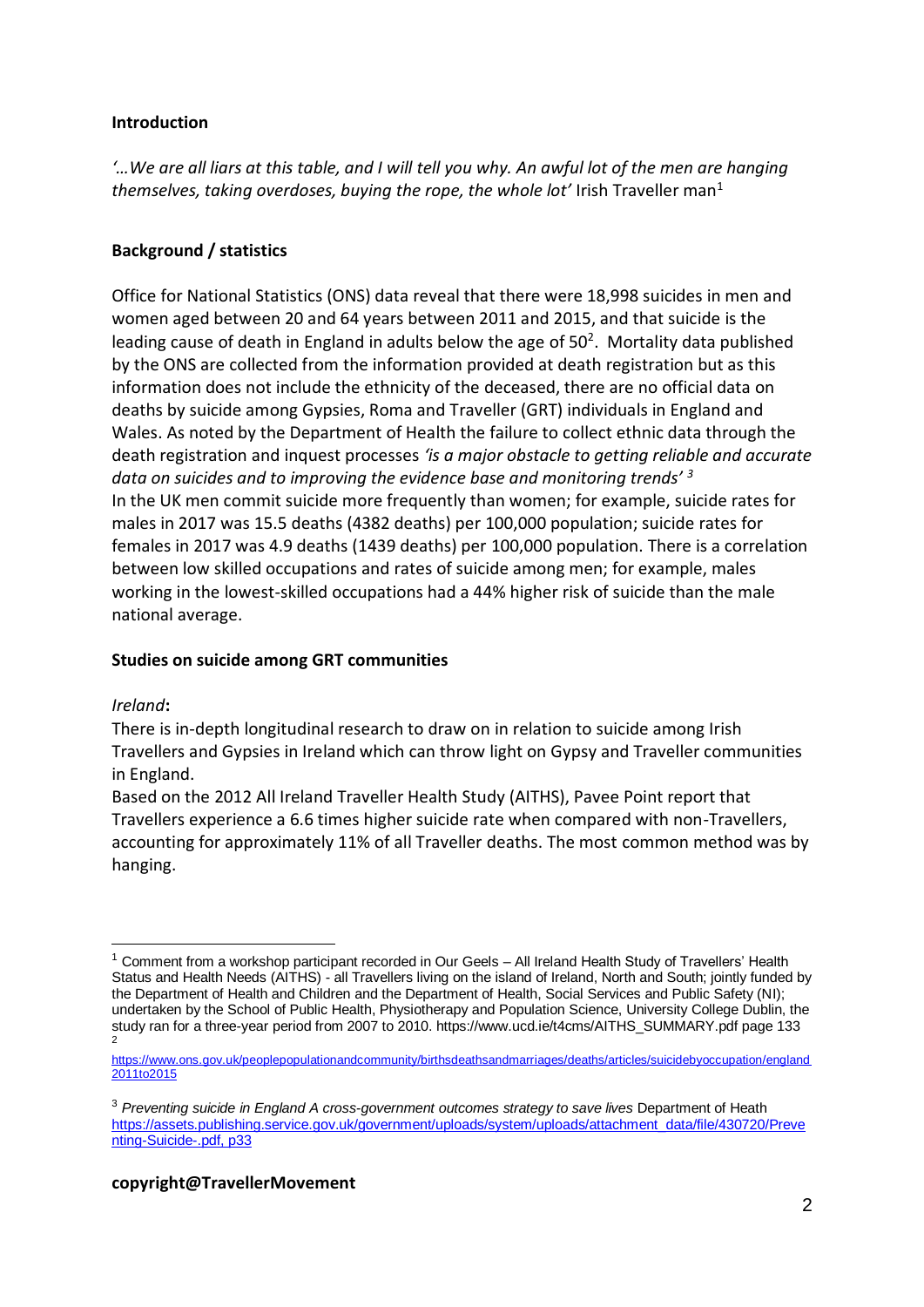When disaggregated by gender and age, this rate was:

- 7 times higher for men and most common in young Traveller men aged 15-25; and
- $\bullet$  5 times higher for Traveller women than in the general population<sup>4</sup>

#### *Britain***:**

High rates of suicide among Gypsies and Travellers in Britain were reported in a 2009 Equality and Human Rights Commission (EHRC) review of inequalities experienced by Gypsy and Traveller communities,<sup>5</sup>which confirmed anecdotal evidence of a disproportionately high suicide rate amongst this group. In its December 2017 update the EHRC reported that: *'Gypsies, Travellers and Roma were found to suffer poorer mental health than the rest of the population in Britain and they were also more likely to suffer from anxiety and depression.'<sup>6</sup>*

#### **Health inequalities among GRT communities**

There is research to confirm that GRT communities in England face significant health inequalities, including higher rates of mortality, morbidity and long-term health conditions, and a higher prevalence of anxiety and depression compared to the settled populations.<sup>7</sup>

According to the 2011 Census (which had no separate category for Roma), 14.1% of Gypsies and Irish Travellers in England and Wales rated their health as bad or very bad, compared with 5.9% of White British and 9.2% of White Irish people.<sup>8</sup>

The National Needs Assessment of Roma in Ireland found that levels of reported poor mental health were extremely high with 51.3% of Roma respondents reporting more than 14 days of the previous month when their mental health was not good.<sup>9</sup>

Official data on the mental and physical health of GRT populations in England are not available as they are not separately identified in the NHS digital codes used to record the ethnicity of patients.

Traveller Movement (TM) believe that accommodation insecurity, poor living environment, low education attainment, economic exclusion, community isolation and discrimination all have a negative impact on Gypsies' and Travellers' physical and mental health. Approximately 14-20% of Gypsies and Travellers living in caravans are situated on illegal sites and as such are legally classified as homeless, whilst half of all local authority Traveller

<sup>7</sup> Ministerial Working Group on tackling inequalities experienced by Gypsies and Travellers, 2012, p12 <https://www.gov.uk/government/publications/reducing-inequalities-for-gypsies-and-travellers-progress-report>

#### **copyright@TravellerMovement**

1

<sup>4</sup> <https://www.paveepoint.ie/wp-content/uploads/2015/04/Handout-Mental-Health-A5-8pp.pdf>

<sup>5</sup> EHRC research report 12: Inequalities experienced by Gypsy and Traveller communities: A review [http://www.gypsy-traveller.org/wp-content/uploads/inequalities\\_ehrc\\_2009.pdf](http://www.gypsy-traveller.org/wp-content/uploads/inequalities_ehrc_2009.pdf)

 $^6$  EHRC, Dec 2017: Race report: Healing a divided Britain, EHRC report on the need for a comprehensive race equality strategy.

<sup>8</sup> Office for National Statistics, 2011 Census analysis: What does the 2011 Census tell us about the characteristics of Gypsy or Irish travellers in England and Wales? (ONS) January 21, 2014

<sup>9</sup> Pavee Point Traveller and Roma Centre & Department of Justice and Equality (2018) Roma in Ireland – A National Needs Assessment; page 9[7 http://www.paveepoint.ie/wp-content/uploads/2015/04/RNA-PDF.pdf](http://www.paveepoint.ie/wp-content/uploads/2015/04/RNA-PDF.pdf)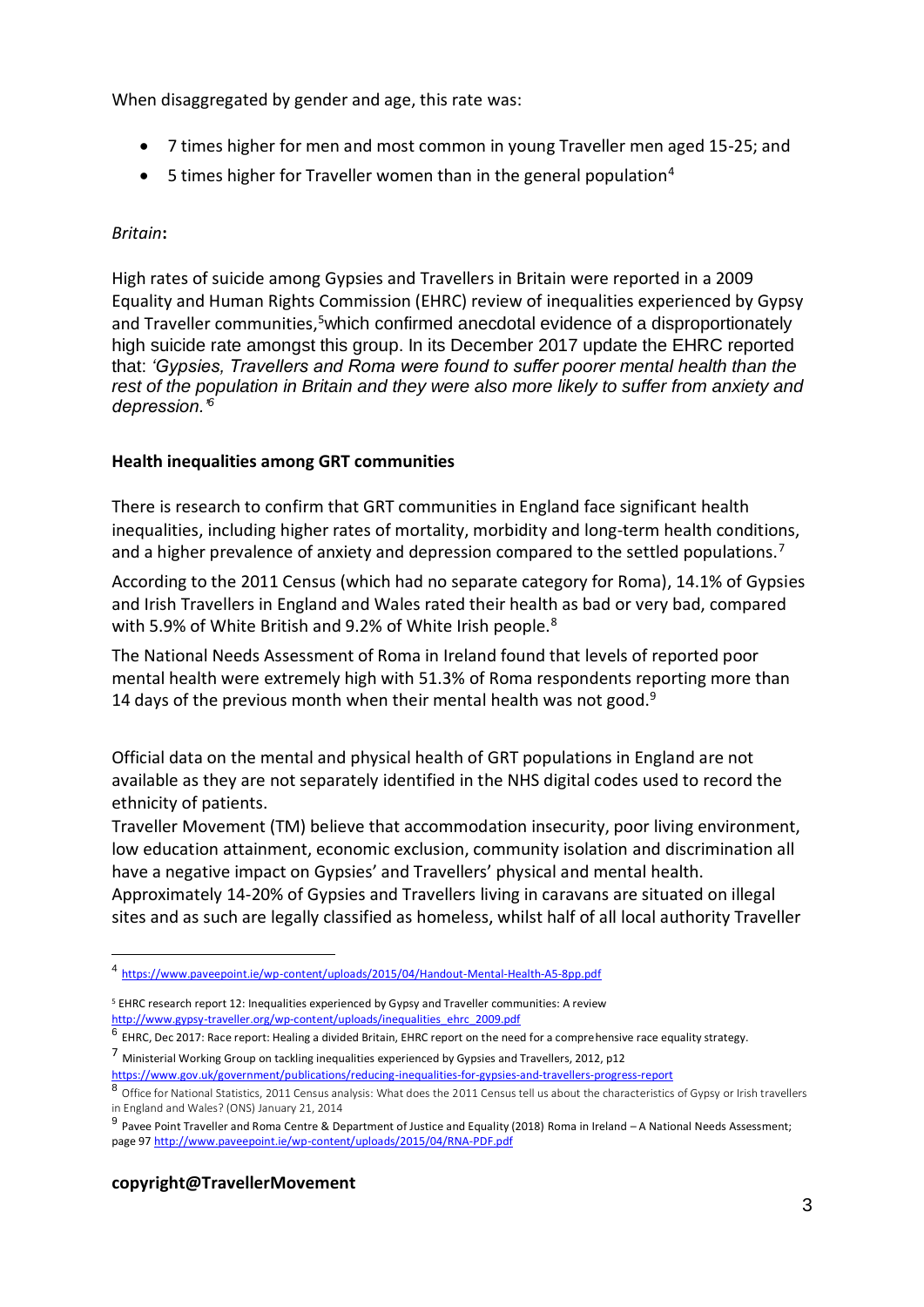sites in England suffer from environmental problems relating to adjoining land. These communities also experience low rates of economic activity and have the highest proportion with no qualifications for any ethnic group (60%) – almost three times higher than for England and Wales as a whole (23%). All these factors are compounded by high levels of discrimination and marginalisation.

In relation to accessing health services, TM considers that Gypsies and Travellers face numerous challenges in accessing primary care service including registration (requiring proof of identity and address); poor literacy skills (including Roma communities); fear of discrimination (resulting in non-engagement and hiding ethnicity); over reliance on A&E services (especially mobile and/or homeless Gypsies and Travellers). Meanwhile many health professionals lack the skills, support and cultural understanding/awareness of these communities while health commissioners may not have the financial incentives to deliver high quality care to these groups.

## **Gypsy and Traveller specific issues**

Risk factors for suicide among the general population include:

*… gender; age – people aged 35-49 now have the highest suicide rate; mental illness; the treatment and care they receive after making a suicide attempt; physically disabling or painful illnesses including chronic pain; and alcohol and drug misuse. Stressful life events can also play a part. These include: the loss of a job; debt; living alone, becoming socially excluded or isolated; bereavement; family breakdown and conflict including divorce and family mental health problems; and imprisonment. For many people, it is the combination of factors which is important rather than one single factor. Stigma, prejudice, harassment and bullying can all contribute to increasing an individual's vulnerability to suicide.<sup>10</sup>*

Gypsy and Traveller communities fulfil all these criteria and, as noted by the AITHS '*it is very likely that this constellation of circumstances, coupled with a lack of access to preventive services particularly, makes for an explanation of risk'.* 

There are also GRT-specific social or cultural issues which policy-makers should take into account. AITHS summed these up:

*Travellers have traditionally relied on their family networks for social and economic support. Many fear the fracturing of these bonds as a consequence of being settled. A loss of social support structures combined with distrust, a sense of anomie, discrimination and low selfesteem is a potent combination likely to have implications for mental health and physical wellbeing. The loss or reduction of ties and support structures and emotional support, and the potential impact in terms of health status is well documented.<sup>11</sup>*

1

<sup>10</sup> *Preventing suicide in England*, Department of Health, page 9

 $11$  AITHS p132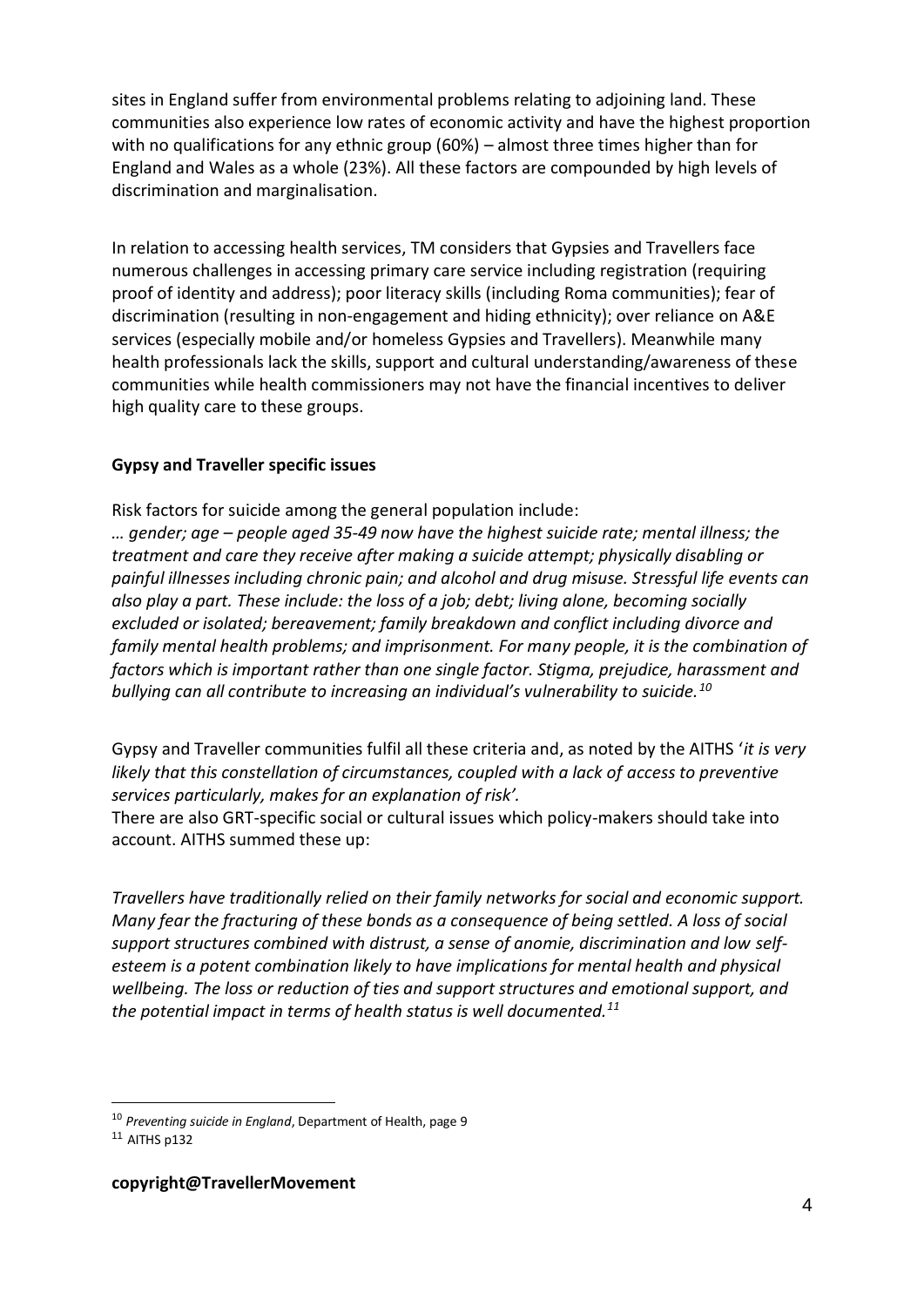# **Additional GRT-specific factors/issues also include:**

- 1. Anti-GRT discrimination
- 2. Nature of close family relations in GRT communities and their experience of bereavement
- 3. Culture stress
- 4. Homophobia
- 5. GRT prisoners

# 1.*Anti-GRT discrimination*

In 2017 TM's online survey on the levels of discrimination experienced by 214 GRT community members across the UK found that 91% respondents had experienced discrimination because of their ethnicity, and 30% had experienced discrimination in relation to accessing health care. As noted by the AITHS, the experience of discrimination or the perception of discrimination, '*is likely to lower a sense of efficacy and self-esteem and this is damaging to mental health and wellbeing'*. 12

# 2. *Close GRT communities and bereavement*

In her study of disproportionate rates of suicide among Travellers in Ireland between 2000 - 2006, Walker noted three patterns of suicide which were closely linked to Traveller culture i.e. 'Traveller specific suicides'. These were:

a. 'bereavement suicides' where in 40% of cases where a Traveller took his/her life following the death of somebody close, that death itself was also a suicide;

b. 'violence suicides' whether domestic or feuding, which occurred following a violent episode and affecting both victims and perpetrators; and

c. shamed suicides' which took place following disclosure of an alleged criminal act or awaiting trial for a criminal act.<sup>13</sup>

In her study of bereavement among Gypsy and Traveller families, noting the close and tightknit nature of GRT communities, Carol Rogers highlights the intensity of the experience of bereavement and loss and referred to a ripple effect which has a powerful impact with some relatives of suicide victims becoming predisposed to suicide themselves.<sup>14</sup> She notes that a practice of protecting each other by not discussing grief and loss extends across family relationships creating tension, and the failure to manage grief has significant and long-term health implications '*with women commonly suffering from anxiety and depression and men resorting to alcohol or the more extreme bereavement suicide*.' Noting that bereavement suicides are commonplace, Rogers argues that these are '*a consequence of the pressure of culturally protective behaviours [which mean] that grief responses are internalised rather than shared and supported*'. Quoting a study respondent: <sup>15</sup>

[http://collections.crest.ac.uk/15673/1/Rogers\\_Carol\\_thesis.pdf,](http://collections.crest.ac.uk/15673/1/Rogers_Carol_thesis.pdf) p74

## **copyright@TravellerMovement**

<sup>1</sup>  $12$  AITHS p165

<sup>13</sup> Walker, M.R. (2008) Suicide Among The Irish Traveller Community 2000-2006. Wicklow: Wicklow County Council, <https://www.hse.ie/eng/services/list/4/mental-health-services/nosp/research/suicidetravellercommunity.pdf> pp 88-89

<sup>14</sup> Beyond Bereavement: is close kinship enough? An exploration of the bereavement experiences and support in Gypsy and Traveller families; Carol Rogers, August 2016

<sup>15</sup> Beyond Bereavement: is close kinship enough? p162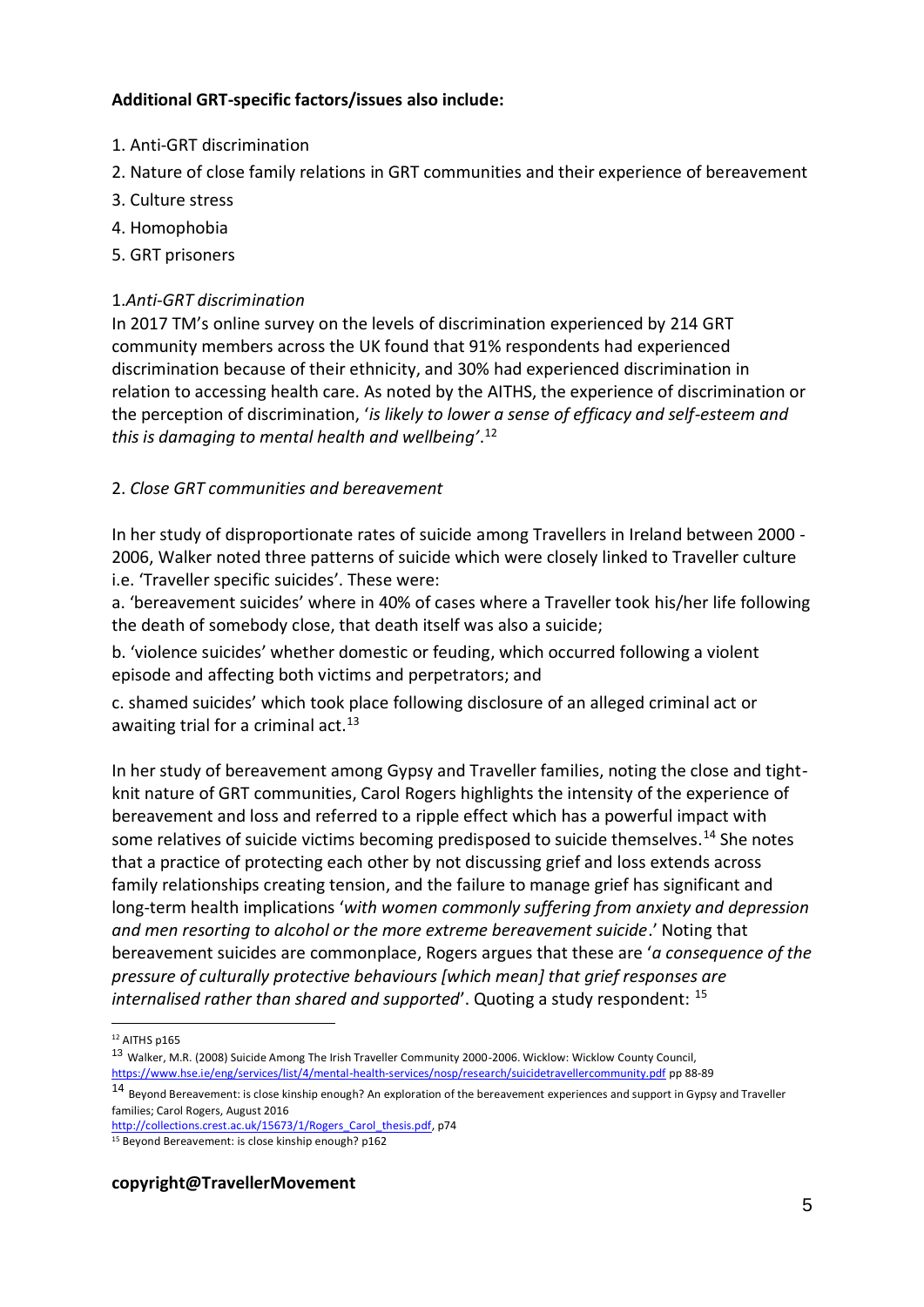*The majority of Travellers committing suicide in rural [areas] are on the roadside, most of the ones that I know of are after a death … I think that could be the cause of a lot of suicide as well when nobody is getting to say what they feel, and kept it to themselves and that's why you get a suicide that follows a death.*

#### 3. *Culture stress*

The EHRC 2009 report noted that some of the accommodation, social and economic characteristics of Gypsy and Traveller communities in England bear a strong resemblance to the circumstances of Native Americans in the USA, First Nations (Canada) and Aboriginals (Australia), particularly those communities' experiences of oppression and marginalisation.<sup>16</sup> Where native communities were subjected to oppression, racism and rejection of their community norms and way of life, they were likely to experience heightened levels of substance abuse, suicide and self-harm. A Royal Commission on Aboriginal Peoples in Canada defined 'culture stress' as:

*A term used to refer to the loss of confidence in the ways of understanding life and living that have been taught within a particular culture. It comes about when the complex of relationships, knowledge, languages, social institutions, beliefs, values, and ethical rules that bind a people and give them a collective sense of who they are and where they belong is subjected to change. … such things as loss of land and control over living conditions, suppression of belief systems and spirituality, weakening of social and political institutions, and racial discrimination have seriously damaged their confidence and thus predisposed them to suicide, self-injury and other self-destructive behaviours.<sup>17</sup>*

Reflecting on mental health, suicide and social disintegration among Irish Travellers, the AITHS noted:

*The qualitative consultation highlights thoughtful discussion on what it means to be a man in Traveller culture and how Travellers engage with each other and with wider society. The disintegration of traditional family structures, the decline of religious certainty and belief are adverse trends, though not as much as in the wider society. A further compounding issue is the traditional problem of finding employment, which is tied in with identity and personal self-esteem in the accounts of Travellers themselves. The tight-knit community has positive effects, but also negative, in that there is literally little personal space for individuals and strong incentive to take part in group activities that can be damaging. Drinking patterns can aggravate mental health problems also, as binge drinking is associated with impulsivity and compounds clinical depression (World Health Organisation, 2008). Add to this a chronic problem with bridging to the general world around them and the corrosive daily relations with the general population Travellers themselves describe, and the mix is complete of poor self-esteem and self-efficacy in an unsupportive environment. There are a number of examples of fatalistic thinking in the narratives, particularly in trying to break the cycle of education and employability. There is ample evidence in these data of risk factors for mental ill-health, depression and suicide, whether from the quantitative census, the qualitative consultation or the mortality study.<sup>18</sup>*

<sup>17</sup> Royal Commission on Aboriginal Peoples. (1995) Choosing Life: Suicide among Aboriginal People – a royal commission report. Ottowa,

1

<sup>16</sup> Cemlyn, S. & Briskman, L. (2002) Social (dys) welfare within a hostile state. Social Work Education, 21 (1), pp 49-69

Canada, page 2

<sup>18</sup> Our Geels - All Ireland Health Study, page 161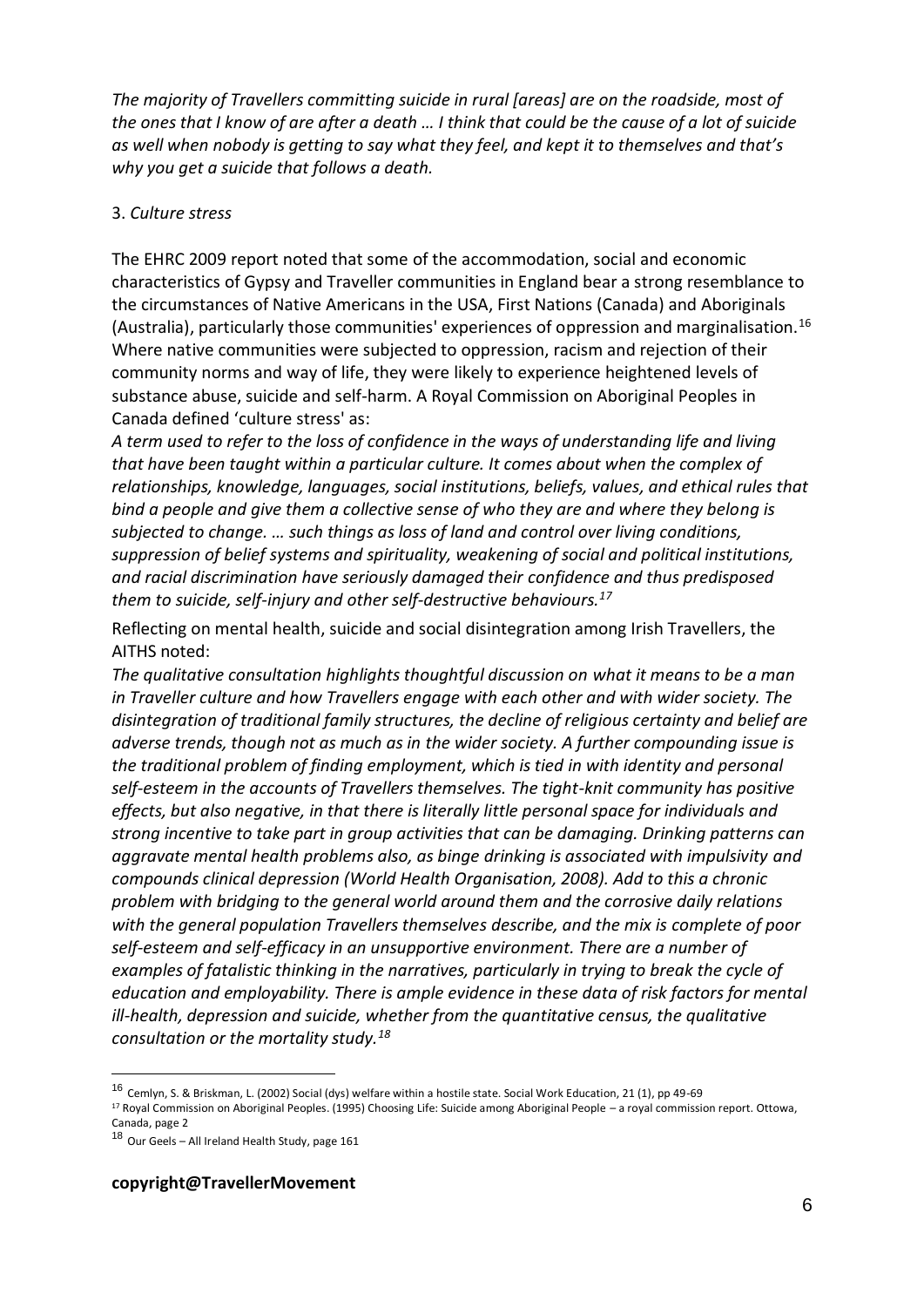Solutions to addressing the impact of culture stress include, among others, a commitment to working with GRT communities as equal partners. *'The best health outcomes of Indigenous peoples are achieved when they provide leadership in addressing their own trauma and mental health. However, collaboration between mental health providers, who offer more mainstream approaches, and affected communities is also crucial.*' 19

## 4. *Homophobia*

Given the highly heterosexualised norm within GRT communities and expectations of early marriage, the EHRC 2009 report stated that *'it is unsurprising that suicide may appear to be the only route out an impossible situation for some Lesbian, Gay, Bisexual, Transgender people*.' The EHRC reported evidence of young people committing suicide as a result of confusion or distress over their sexual orientation.

Pavee Point refers to stigma in relation to sexual orientation as a contributory factor leading to Traveller suicide and self-harm. 20

TM were funded by the DHCLG in 2017-2018 to do some specific work with the GRT LGBTQI community to open up the discussion of homophobia, raise awareness and create online resources. While facilitating the workshops and interviews of the project we continuously heard about the difficulties of family relationships and being ostracised not just by family but the family's wider GRT community network. Reasons for justifying non acceptance by most was religious beliefs. We also heard numerous stories of self-harm and suspected related suicides.Furthermore, during this campaign we heard from gay GRT that the LGBTQI service providers are often not able or willing to help them. In fact, gay GRT had experienced discrimination from the wider LGBTQI community because of their ethnicity.

## *6. GRT Prisoners*

In his study of Irish Travellers prisoners in England and Wales undertaken in 2010/11, MacGabhann reported that, while it was estimated that 10% of the prison population generally has serious mental health problems, 26.1% of all Irish Traveller prisoners (men and women), 64.7% of female Irish Traveller prisoners, and 22.2% of Traveller Young Offenders were identified as having mental health problems. Research had shown that 9% of all Irish Traveller deaths generally in a 10-year sample were suicides. Key factors which exacerbate the poor mental health of Traveller prisoners were identified as lack of access to services, disruption of community and family support, prejudice and loss of self-respect.<sup>21</sup>

<sup>1</sup> <sup>19</sup> <https://www.suicideinfo.ca/resource/trauma-and-suicide-in-indigenous-people/>

<sup>20</sup> [https://www.paveepoint.ie/wp-content/uploads/2015/04/Handout-Mental-Health-A5-8pp.pdf,](https://www.paveepoint.ie/wp-content/uploads/2015/04/Handout-Mental-Health-A5-8pp.pdf) 2016

<sup>21</sup> MacGabhann 2011 Voices Unheard, A Study of Irish Travellers in Prison

<http://travellersuicide.ie/userfiles/file/VoicesUnheard.pdf>